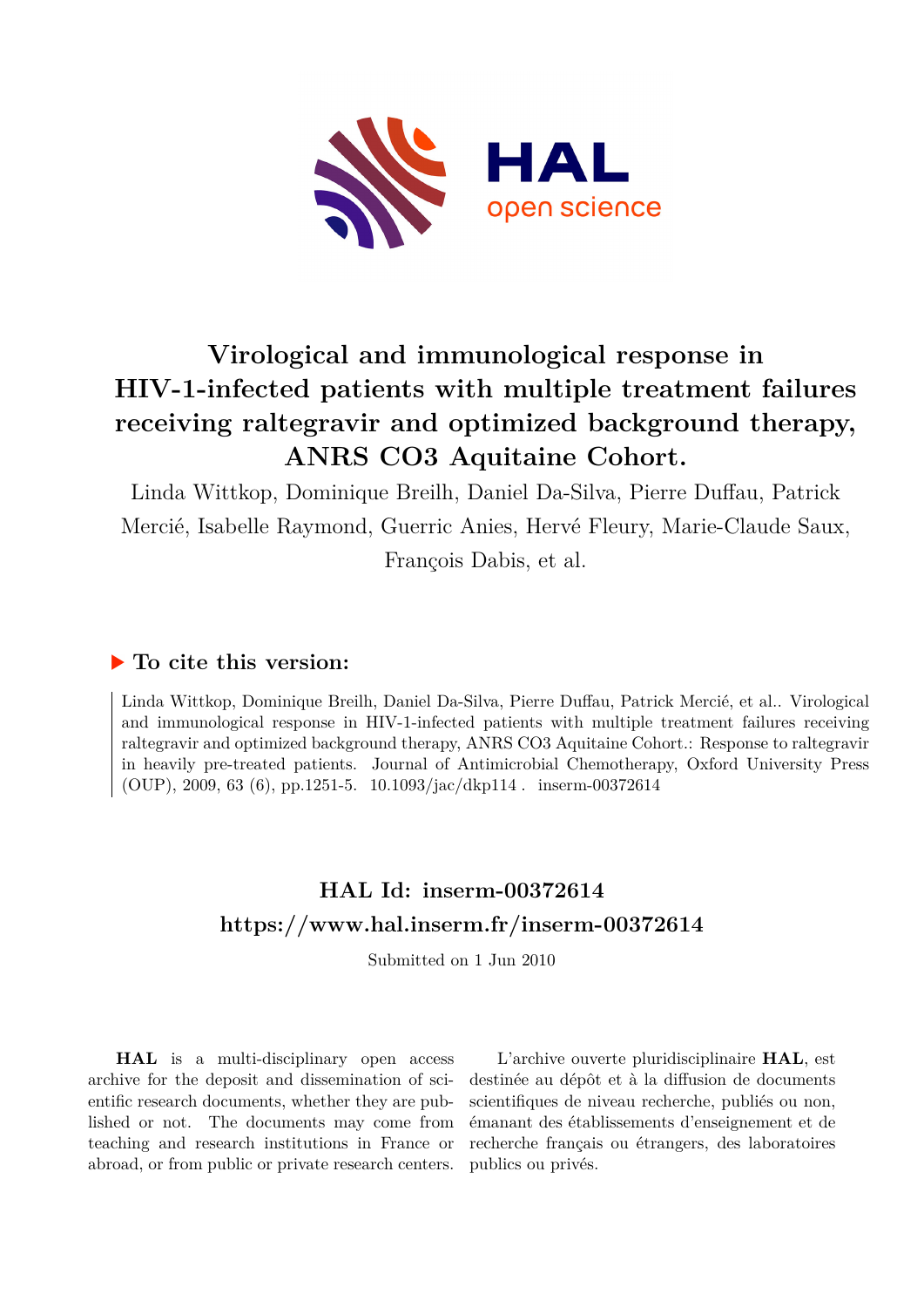# *Virological and immunological response in HIV-1-infected patients with multiple treatment failures receiving raltegravir and optimized background therapy, ANRS CO3 Aquitaine Cohort*

**Linda Wittkop** 1 2 \* # **, Dominique Breilh** 3 4 # **, Daniel Da-Silva** 4 5 **, Pierre Duffau** <sup>6</sup> **, Patrick Merci**é 6 **, Isabelle Raymond** <sup>6</sup> **, Guerric Anies** 4 5 **, Herv**é **Fleury** 4 5 **, Marie-Claude Saux** 3 4 **, Fran**ç**ois Dabis** 1 2 **, Catherine Fagard** 1 2 **, Rodolphe Thi**é**baut** 1 2 **, Bernard Masquelier** 4 5 **, Isabelle Pellegrin** 4 5 †

<sup>*I*</sup> Centre épidémiologie et biostatistique INSERM : U897, Université Victor Segalen - Bordeaux II, FR

*ISPED, Institut de Sant Publique, d Epid miologie et de D veloppement 2* <sup>é</sup> ' <sup>é</sup> <sup>é</sup> *Universit*é *Victor Segalen - Bordeaux II , 146 rue L*é*o Signat 33076 Bordeaux Cedex,FR*

*D partement de pharmacocin tique et pharmacologie clinique 3* <sup>é</sup> <sup>é</sup> *CHU Bordeaux , H*ô*pital Haut L*é*v*ê*que , FR*

*Variabilit g nomique des virus 4* <sup>é</sup> <sup>é</sup> *Universit*é *Victor Segalen - Bordeaux II : EA2968 , IFR66 , 146 Rue L*é*o Saignat 33076 Bordeaux Cedex,FR*

*Service de virologie et d immunologie biologique 5*  ' *CHU Bordeaux , Groupe hospitalier Pellegrin , FR*

*Service de m decine interne et maladies infectieuses 6* <sup>é</sup> *CHU Bordeaux , Groupe hospitalier Saint-Andr*<sup>é</sup> *, 1, rue Jean burguet 33000 Bordeaux,FR*

\* Correspondence should be adressed to: Linda Wittkop <Linda.Wittkop@isped.u-bordeaux2.fr >

† current affiliation: Department of Immunology & EA 2968, Bordeaux University Hospital, University Victor Segalen, Bordeaux, France

 $#$  The first two authors contributed equally to this study

# **Abstract**

# **Background**

**The efficacy of raltegravir plus optimized background therapy (OBT) has been demonstrated for antiretroviral (ARV)-experienced HIV-1 infected patients in randomized clinical trials. We studied viro-immunological response, pharmacokinetic parameters, and genotypic test results in an observational cohort of multiple ARV class-experienced patients starting a raltegravir-based regimen.**

#### **Methods**

**Already enrolled ANRS CO3 Aquitaine Cohort patients with virologic failure were included in this study after starting a raltegravir-based regimen (400 mg twice a day, week 0). Virologic success was defined by plasma HIV-1 RNA level** [**viral load (VL)**] **<2.7 log copies/mL at week 12 and <1.7 log copies/mL at week 24. One patient was excluded from further analysis (no follow-up 10 10 after week 4).**

#### **Results**

**Fifty-one patients (male/female** = **43/8, median age** = **48** [**interquartile range** = **43; 55**] **years) were included. At week 0, median CD4** count was 244 [110; 310]/mm<sup>3</sup> and median VL was 4.2 [3.6; 4.7]  $\log_{10}$  copies/mL. At week 24, 39 (78%) patients experienced virologic success: 4 (44%), 14 (82%) and 21 (87%) of patients with a genotypic sensitivity score <1,  $[1-2]$  and  $\geq 2$  (P =0.02), respectively. **Raltegravir-related mutations emerged in 9 of 11 failing patients (82**%**): Q148H/R (n**=**5), N155S/H (n**=**3) and S230N (n**=**1). Median CD4 rise from week 0 to week 4 and week 24 were 28** [−**4; 85**] **and 57** [**0; 156**] **cells/mm , respectively. A poor immune response was <sup>3</sup> independently associated with a lower VL decline (week 0 to week 12)** [**odds ratio (OR): 3.5 95**% **confidence interval (CI): 1.4; 8.4 for 1** log<sub>10</sub> less] and CD4+% at baseline (OR: 2.6, 95% CI: 0.97; 8.3 for 10% lower).

#### **Conclusions**

**Raltegravir plus OBT provided a good virologic success rate in highly pre-treated patients under clinical routine conditions.**

**MESH Keywords** Adult ; Anti-HIV Agents ; pharmacokinetics ; therapeutic use ; Antiretroviral Therapy, Highly Active ; CD4 Lymphocyte Count ; Cohort Studies ; Drug Resistance, Viral ; Female ; HIV Infections ; drug therapy ; immunology ; virology ; HIV-1 ; classification ; genetics ; isolation & purification ; Humans ; Male ; Middle Aged ; Pyrrolidinones ; pharmacokinetics ; therapeutic use ; Treatment Outcome ; Viral Load

**Author Keywords** Raltegravir ; antiretroviral treatment experienced patients ; viro-immunological response ; integrase resistance mutations

### **Introduction**

Raltegravir is a HIV-1 integrase inhibitor which has been successfully used in both treatment-naïve patients 1 and heavily treated patients 2 ,3 .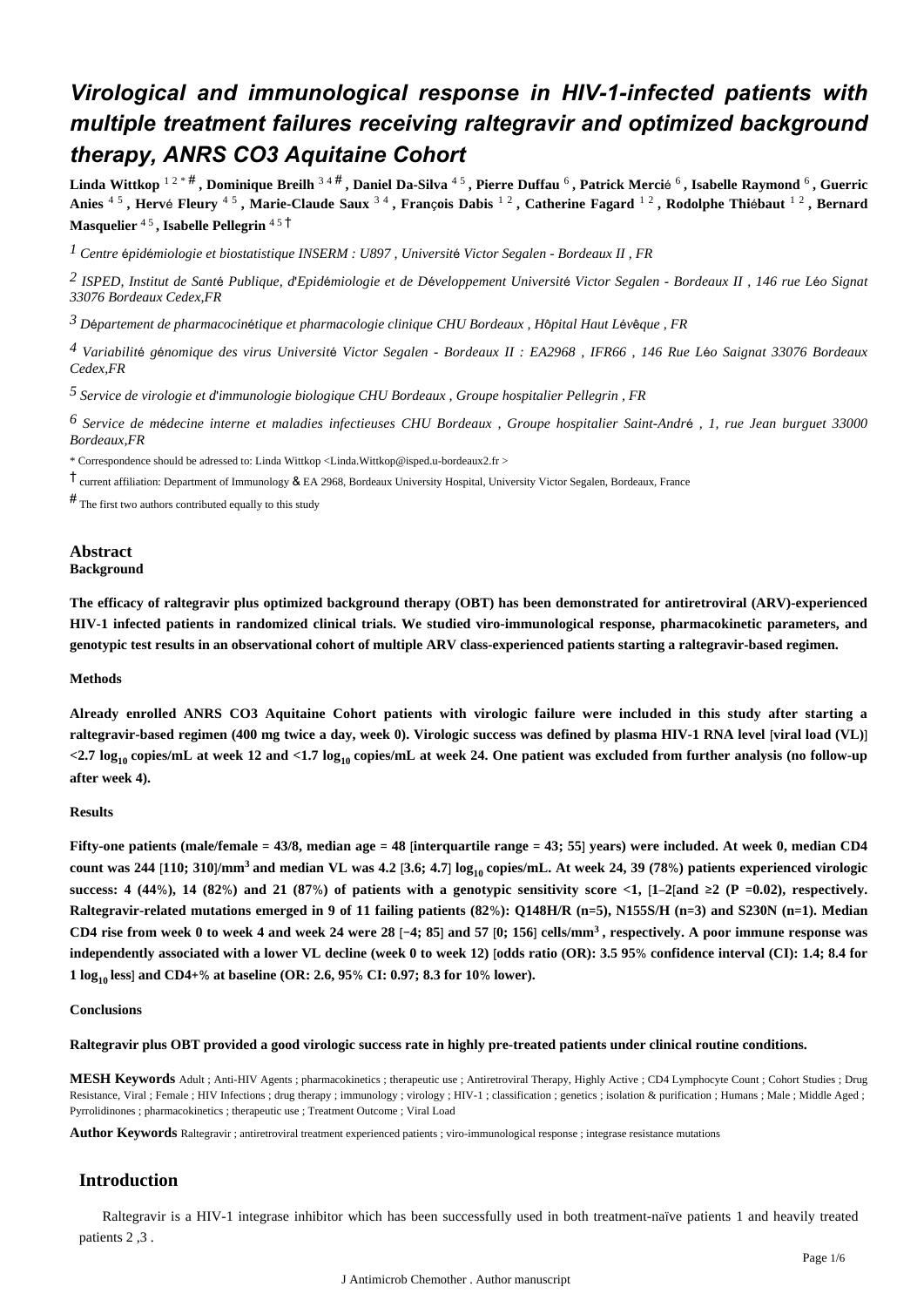We studied the viro-immunological response of raltegravir with optimised background therapy (OBT) in an observational prospective cohort of multiple antiretroviral class experienced patients under clinical routine conditions. Furthermore, we evaluated pharmacokinetic (PK) parameters, genotypic test results of integrase, reverse transcriptase and protease genes at baseline and in failing patients.

# **Patients and Methods**

#### **Study population**

The patients were selected from the ANRS Co3 Aquitaine Cohort, a prospective hospital-based cohort of HIV-1 infected patients in south-western France. Informed consent was obtained for all patients. The Aquitaine Cohort has an Institutional Review Board (IRB) approval from the Bordeaux University IRB.

Patients who experienced multiple virological failure on highly active antiretroviral therapy (HAART) {plasma HIV-1 RNA level viral load (VL) >1.7 log<sub>10</sub> copies/ml} were consecutively enrolled in the present study between October 2006 and February 2008 after onset of raltegravir (400 mg twice a day)-based HAART (week 0). The patients were monitored at weeks 0, 4, 12 and 24. Clinical, biological and therapeutic data were collected prospectively at each visit.

#### **Virological and immunological outcomes**

Virological success was defined as plasma VL <2.7  $\log_{10}$  copies/mL at week 12 and <1.7  $\log_{10}$  copies/mL at week 24, quantified using the CobasTaqman HIV assay (Roche Diagnostics, Basel, Switzerland). Patients with missing VL values at week 24 were considered as virologic success if the VL was <2.7  $\log_{10}$  copies/mL at week 12. One patient had no follow up visit after week 4 and was excluded from further analysis. A poor immune response was defined as a gain of CD4<sup>+</sup> cells  $\leq 50$  cells/mm<sup>3</sup> from week 0 to week 24.

#### **Genotype-resistance testing**

Sequencing procedures used for reverse transcriptase, protease and integrase are available on the HIV French resistance website4 Complete integrase gene sequence was determined at baseline, and in patients with virologic failure. We calculated the genotypic sensitivity score (GSS) that represents the sum of genotypic sensitivities (according to the ANRS genotype-interpretation algorithm) to the drugs in the OBT.

#### **Determination of plasma Raltegravir concentrations**

Blood samples were drawn to determine plasma raltegravir concentrations at the PK steady-state 4 weeks after starting raltegravir as well as at week 12 and week 24. Minimum ( $C_{\text{min}}$ ) and maximum ( $C_{\text{max}}$ ) serum drug concentrations, corresponding to around 12 h and 3 h after raltegravir ingestion, respectively, were measured using a validated HPLC with mass spectrometry detection5 .

#### **Statistical analyses**

Analyses were performed using SAS 9.1 (SAS Institute, Inc., Cary, NC). Patients' characteristics were compared between groups using a Fisher's exact test for qualitative variables, and a Wilcoxon-Mann-Whithney test or a Kruskal-Wallis test for quantitative variables. Distributions are described as medians ( $25<sup>th</sup>$ ; 75<sup>th</sup> percentiles), unless stated otherwise. We tested the following variables for their association with virological failure: patients' characteristics, prior treatments, baseline viro-immunological parameters, number of PI, nucleoside reverse transcriptase inhibitor (NRTI), NNRTI resistance-related mutations, GSS, PK parameters and integrase polymorphisms (PMs) having a prevalence >10%. Factors associated with virological success and with a poor immune response were analysed using logistic regression.

#### **Results**

#### **Baseline patient characteristics**

The baseline characteristics of the 51 patients enrolled in this observational cohort study are reported in table 1 . Most of the patients (72%) received raltegravir as part of an expanded access program in France (Autorisation Temporaire d'Utilisation). ARV drugs frequently prescribed as OBT were ritonavir-boosted darunavir (n=36, 71%), etravirine (n=22, 43%) and enfurvitide (n=13, 28%). Raltegravir in combination with ritonavir-boosted darunavir and etravirine was prescribed in 15 patients (29%). The most frequently NRTIs co-prescribed with raltegravir were tenofovir (n=20, 39%), emtricitabine (n=18, 35%) or lamivudine (n=11, 22%).

#### **Responses to the raltegravir containing therapy**

#### *Virological response*

Virologic success was observed for 39 patients (78%) (Table 2 ). According to a GSS of <1, [1–2[ and ≥2 virologic success occurred in 4 (44%), 14 (82%) and 21 (88%) patients (P =0.02) with a VL decline (from baseline to week 24) of −0.64 (−2.8; −0.3), −2.4 (−3.1; −1.1)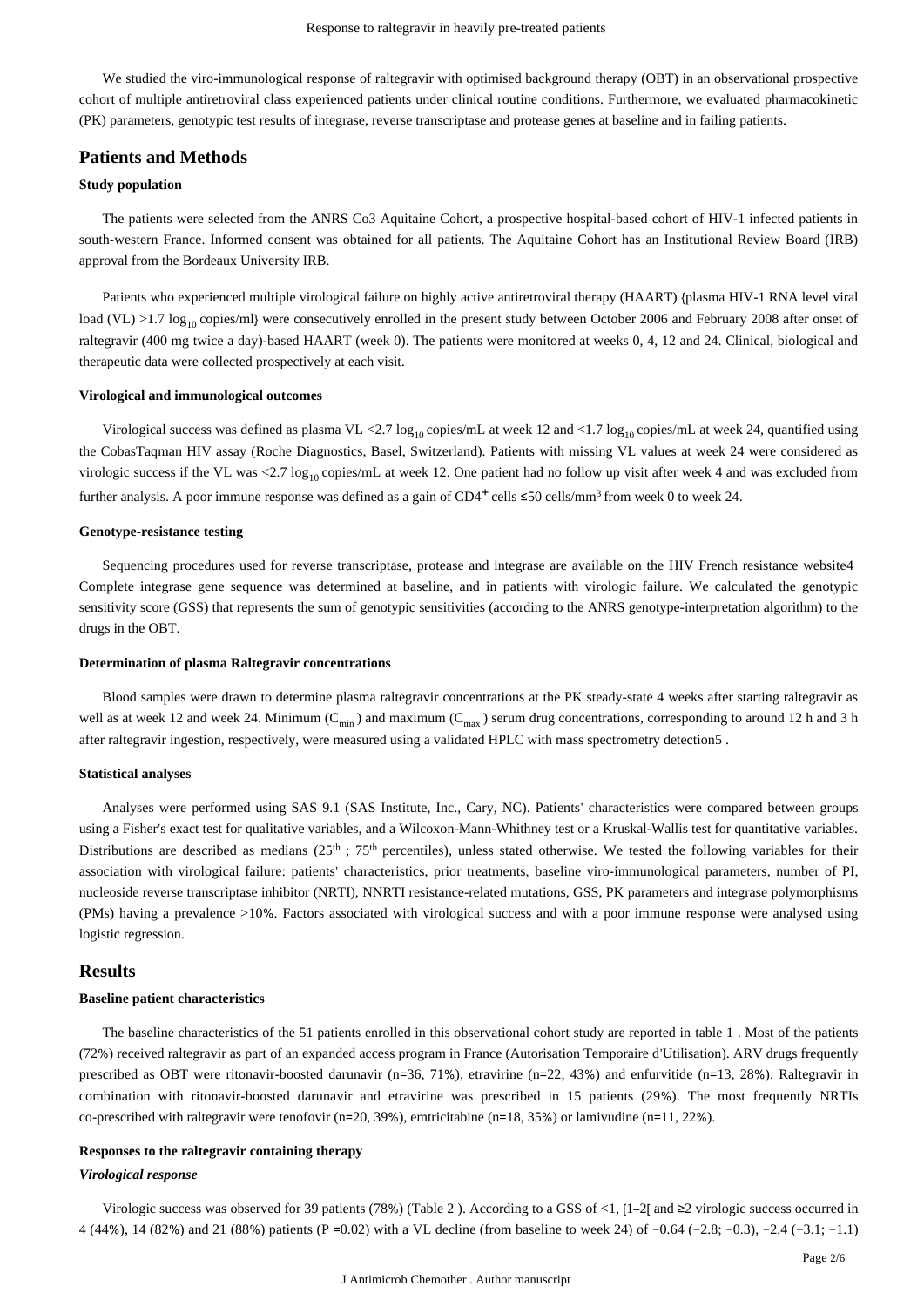and  $-2.2$  ( $-2.9$ ;  $-1.6$ ) log<sub>10</sub> copies/mL (P = 0.27), respectively. Among the 26 Pms having a prevalence >10% from the baseline genotype the PM T206S ( $n=8$ , 18%) was significantly associated with a lower response rate ( $P = 0.02$ ). Furthermore, the clinical AIDS stage [odds ratio (OR):0.2, 95% confidence interval (CI): 0.05; 0.80 C vs. A/B, P =0.02), the nadir of CD4+ cell count (OR: 1.6, 95% CI: 1.1; 2.1 for a difference of 10 cells/mm<sup>3</sup>, P = 0.006), the absolute value of CD4+ cell count at baseline (OR: 5.9, 95% CI: 1.9; 18.1 for a difference of 100 cells/mm<sup>3</sup>, P = 0.002) and the HIV-1 RNA level at baseline (OR: 0.1, 95% CI: 0.04; 0.5 for a difference of 1 log<sub>10</sub> copies/mL, P = 0.002) were significantly associated with virologic response in univariable analysis. In the adjusted analysis initial VL (OR: 0.2, 95% CI: 0.06; 0.98 for 1  $\log_{10}$  copies/mL higher, P = 0.046) and the nadir of CD4<sup>+</sup> cell count (OR: 1.6, 95% CI: 1.0; 2.7 for 10 cells/mm<sup>3</sup> higher, P = 0.049) were independently associated with virological response.

#### *Immune response*

A CD4<sup>+</sup> gain (baseline to week 24) ≤50 cells/mm<sup>3</sup> was found in 20 patients. In adjusted logistic regression, a poor immune response was independently associated with a lower VL decline (W0week 0–12) (OR: 3.5 95% CI: 1.4; 8.4 for 1  $\log_{10}$  less, P=0.009) and CD4+% at baseline (OR: 2.6 95% CI: 0.97; 8.3 for 10% lower, P=0.08), but did not explain the whole variability of CD4<sup>+</sup> response (R<sup>2</sup>=0.29). At week 24, 32 patients had a VL <1.7  $log_{10}$  copies/mL (one patient with missing values for CD4<sup>+</sup> cells) and for 12 of them we observed a CD4<sup>+</sup> gain of ≤50 cells/mm<sup>3</sup> (38%, 95% CI: 22%, 56%). These patients had similar baseline CD4+ cell counts (249 versus 246/mm<sup>3</sup>), almost similar nadir of CD4<sup>+</sup> cell count (146 versus 117/mm<sup>3</sup>) and lower VL at week 0 (3.4 versus 4.3  $\log_{10}$  cp/mL) than patients with both virologic and immunological success (n=20).

#### *Pharmacokinetic parameters*

Raltegravir PK parameters were stable during follow-up. Median C<sub>min</sub> was 250 (150; 350), 300 (200; 350) and 290 (150; 350) ng/mL at weeks 4, weeks 12 and weeks 24, respectively. Median  $C_{\text{max}}$  was 1000 (870; 1400) ng/mL at week 4, 990 (800; 1200) ng/mL at week 12 and 980 (780; 1200) ng/mL at week 24. The minimal observed value of  $C_{\text{min}}$  was 50 ng/mL (0.10 µM) for each follow-up visit exceeding the 95% inhibitory concentration (IC<sub>95</sub>) of 0.033  $\mu$ M. Patients with etravirine in the OBT had slightly lower PK parameters but there was no statistical significant interaction of etravirine on raltegravir PK parameters.

#### **Emerging integrase mutations**

Four different patterns of emerging mutations were observed: i) five patients presented the emergence of Q148H/R with secondary mutations (V72I, L74M, G140A/S, E138A, K156N, K160N, V201I and T206S), ii) the N155S/H mutation emerged in three patients and was replaced in the following three to five month by a pattern including the mutation Y143C/H/R and secondary mutations (L74M, T97A, G163R, V151I, S230R), iii) the S230R mutation was selected in one patient and iv) two patients had virologic failure without emerging mutations.

### **Discussion**

We observed a potent antiretroviral effect in patients failing multiple previous antiretroviral regimens before. Our findings were comparable with virological success rates observed in similar populations with heavily treatment-experienced patients 2 ,3 on raltegravir-based HAART. Despite a rapid VL suppression, the overall median CD4<sup>+</sup> cell rise was 57 (0; 156)/mm<sup>3</sup> between baseline and week 24 comparable to that observed in the P005 and Benchmrk studies. A poor immune response was associated with VL decline and  $CD4<sup>+</sup>$ % at baseline, but explained only around 30% of the entire variability of the  $CD4<sup>+</sup>$  response. We found a discordant response (VL <1.7  $\log_{10}$  copies/mL and CD4<sup>+</sup> gain ≤50 cells/mm<sup>3</sup>) in 38% of patients at week 24. Further investigation is needed to evaluate other hypotheses such as permanent immune activation, host factors or thymus exhaustion for a poor immune response despite virological success.

Factors associated with virological response at week 24 were the VL at baseline and the nadir of  $CD4<sup>+</sup>$  cell counts. These findings are in agreement with the fact that most of the patients were already in an advanced disease stage.

The high proportion of integrase resistance mutations that developed in patients who failed therapy (9/11, 82%) in this study was consistent with findings in Benchmrk studies (68%)3 , 6 and the protocol 005 study (92%)7 . Our findings confirm the low genetic barrier of raltegravir. The low genetic barrier may have an influence on future drug options especially in comparable patients, as cross-resistance to elvitegravir and other integrase inhibitors under investigation have already been reported 8 .

PK parameters did not provide a statistically meaningful predictive value for virological success, probably due to the fact that observed  $C_{\text{min}}$  values were quite homogeneous and exceeded the IC<sub>95</sub> of raltegravir in all patients. Etravirine co-prescription did not influence raltegravir PK parameters, confirming the negligible PK interaction between etravirine and raltegravir observed in healthy subjects10 .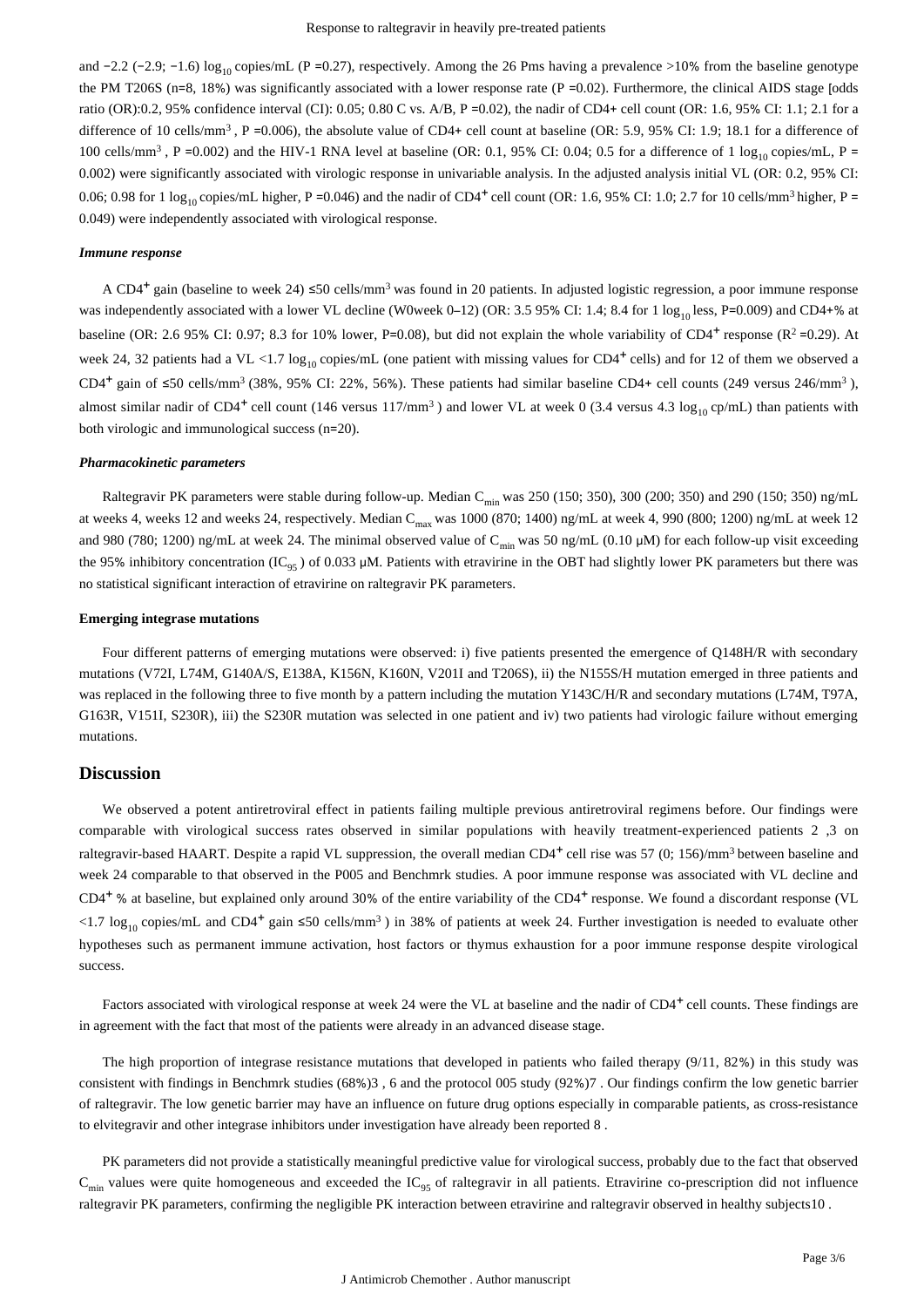## **Conclusion**

Raltegravir plus OBT provided a good virological success rate in HIV-1-infected heavily pre-treated patients with multiple treatment failures under clinical routine conditions comparable to that reported in randomized clinical trials.

#### **Ackowledgements:**

#### **Funding**

LW receives a PhD studentship financed by the European AIDS treatment network NEAT. The ANRS CO3 Aquitaine Cohort is supported by a grant from the Agence Nationale de Recherches sur le SIDA et les Hépatites Virales (ANRS, France) within the Coordinated Action no.7 (AC7).

### **Appendix**

The Groupe d'Epidemiologie Clinique du Sida en Aquitaine (GECSA) steering the ANRS CO3 Aquitaine Cohort is organized as follows:

Scientific committee: F. Dabis (Chair and Principal Investigator), M. Dupon, M. Longy-Boursier, P. Morlat, JL. Pellegrin, and JM. Ragnaud.

Epidemiology, Methodology: M. Bruyand, G. Chêne, F. Dabis, S. Lawson-Ayayi, R. Thiébaut.

Infectious diseases, Internal Medicine: M. Bonarek, F. Bonnal, F. Bonnet, N. Bernard, O. Caubet, L. Caunègre, C. Cazanave, J. Ceccaldi, FA Dauchy, C. De La Taille, S. De Witte, M. Dupon, P. Duffau, H. Dutronc, S. Farbos, MC Gemain, C. Greib, D. Lacoste, S. Lafarie-Castet, P. Loste, D. Malvy, P. Mercié, P. Morlat, D. Neau, A. Ochoa, JL. Pellegrin, JM. Ragnaud, S. Tchamgoué, JF. Viallard.

Immunology: P. Blanco, JF. Moreau. I. Pellegrin.

Virology: H. Fleury, ME. Lafon, B. Masquelier.

Pharmacology: D. Breilh.

Pharmacovigilance: G. Miremont-Salamé.

Data collection: MJ. Blaizeau, M. Decoin, S. Delveaux, S. Gillet, C. Hannapier, O. Leleux, B. Uwamaliya-Nziyumvira.

Data management: S. Geffard, G. Palmer, D. Touchard.

### **Footnotes:**

‡ ANRS CO3 Aquitaine Cohort (see Appendix ).

**Transparency declaration** None to declare.

#### **References:**

- 1 . Markowitz M , Nguyen BY , Gotuzzo E . 2007 ; Rapid and durable antiretroviral effect of the HIV-1 Integrase inhibitor raltegravir as part of combination therapy in treatment-naive patients with HIV-1 infection: results of a 48-week controlled study . J Acquir Immune Defic Syndr . 46 : 125 - 133
- 2 . Grinsztejn B , Nguyen BY , Katlama C . 2007 ; Safety and efficacy of the HIV-1 integrase inhibitor raltegravir (MK-0518) in treatment-experienced patients with multidrug-resistant virus: a phase II randomised controlled trial . Lancet . 369 : 1261 - 1269
- 3 . Steigbigel RT , Cooper DA , Kumar PN . 2008 ; Raltegravir with optimized background therapy for resistant HIV-1 infection . N Engl J Med . 359 : 339 354
- 4 . ANRS AC11 Resistance group . HIV-1 genotypic drug resistance interpretation's algorithms . http://www.hivfrenchresistance.org/ (6 Mars 2009, date last accessed)
- 5 . Takahashi M , Konishi M , Kudaka Y . 2008 ; A conventional LC-MS method developed for the determination of plasma raltegravir concentrations . Biol Pharm Bull . 31 : 1601 - 1604
- 6 . Cooper DA , Steigbigel RT , Gatell JM . 2008 ; Subgroup and resistance analyses of raltegravir for resistant HIV-1 infection . N Engl J Med . 359 : 355 365
- 7 . Hazuda DJ , Miller MD , Nguyen BY . 2007 ; Resistance to the HIV-integrase inhibitor raltegravir: analysis of protocol 005, a Phase II study in patients with triple-class resistant HIV-1 infection . Antiviral Therapy . 12 : (Suppl 1 ) S10 -
- 8 . Shafer RW , Schapiro JM . 2008 ; HIV-1 drug resistance mutations: an updated framework for the second decade of HAART . AIDS Rev . 10 : 67 84
- 9 . Johnson VA , Brun-Vezinet F , Clotet B . 2008 ; Update of the Drug Resistance Mutations in HIV-1: Spring 2008 . Top HIV Med . 16 : 62 68
- 10 . Anderson MS , Kakuda TN , Hanley W . 2008 ; Minimal pharmacokinetic interaction between the human immunodeficiency virus non nucleoside reverse transcriptase inhibitor etravirine and the integrase inhibitor raltegravir in healthy subjects . Antimicrob Agents Chemother . 52 : 4228 - 32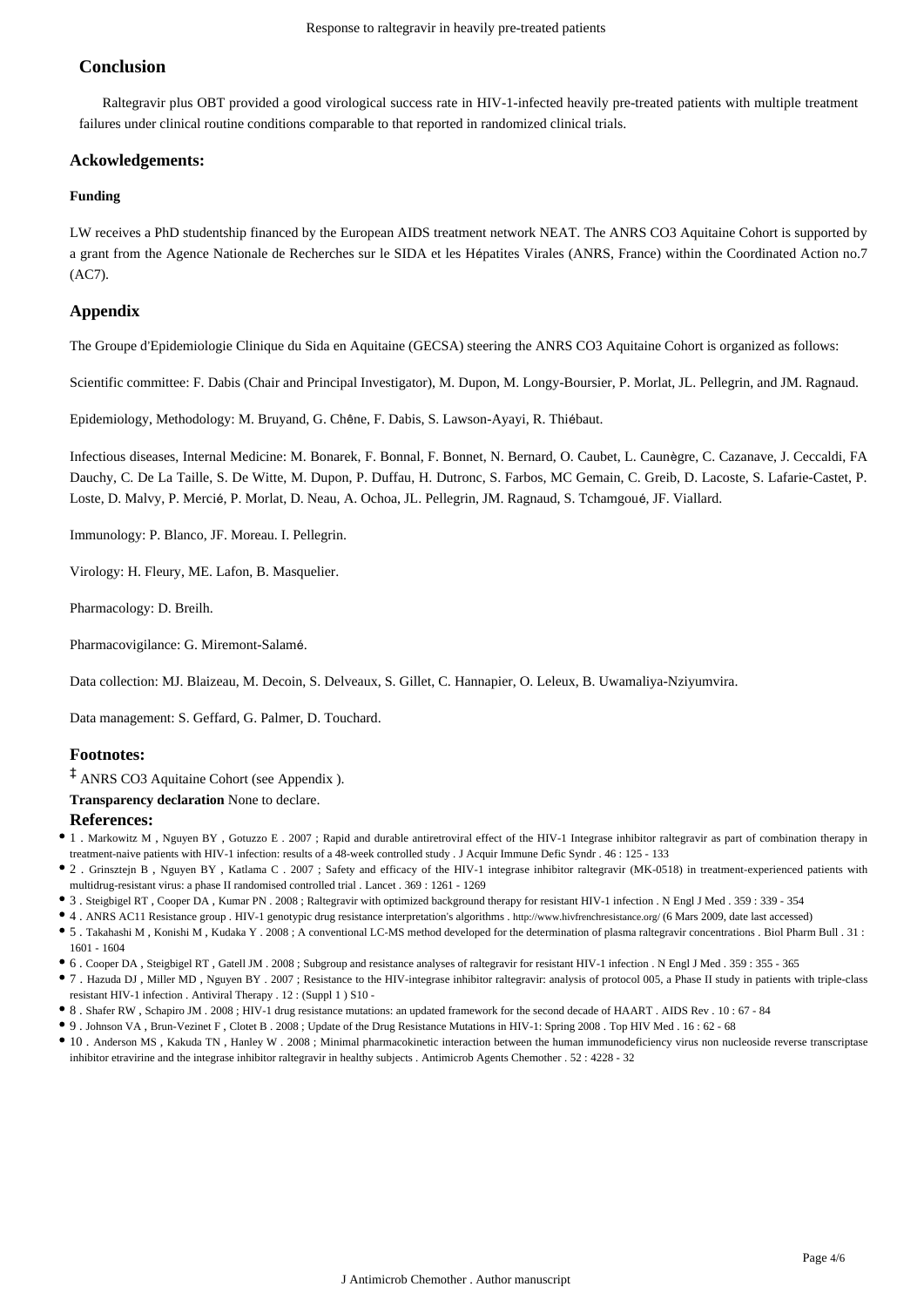#### **Table 1**

Baseline characteristics of 51 patients receiving raltegravir-based HAART. ANRS CO3 Aquitaine Cohort, 2007–2008.

| Characteristic                                         | <b>Value</b>        |
|--------------------------------------------------------|---------------------|
| Sex (M/F), n (%)                                       | $43/8$ (84/16)      |
| Age, years                                             | 48 (43; 55)         |
| Clinical CDC stage (A/B/C), n (%)                      | 10/24/17 (20/47/33) |
| Follow up time, month                                  | 8(6; 13)            |
| Drugs in the OBT                                       | 3(2; 4)             |
| HIV-1 infection duration, years since diagnosis        | 17(14; 20)          |
| HIV-1 RNA zenith, $log_{10}$ copies/mL                 | 5.4(4.8; 5.8)       |
| $CD4^+$ nadir, cells/mm <sup>3</sup>                   | 90 (33; 175)        |
| Baseline HIV-1 RNA level, $log_{10}$ copies/mL         | 4.2(3.6; 4.7)       |
| Baseline CD4 <sup>+</sup> count, cells/mm <sup>3</sup> | 244 (110; 310)      |
| Previous antiretroviral therapy                        |                     |
| Duration of exposure, years                            | 10(6; 12)           |
| Previous NRTI, nb                                      | 6(5; 7)             |
| Previous PI, nb                                        | 5(4;6)              |
| Previous NNRTI, nb                                     | 2(1; 2)             |
| Raltegravir co-prescribed antiretrovirals, n (%)       |                     |
| $+2$ NRTIs                                             | 18(35)              |
| $+1$ PI                                                | 40(80)              |
| + 1 NNRTI                                              | 22(43)              |
| Genotype characteristics at baseline                   |                     |
| NRTI resistance-related mutations                      | 5(4;6)              |
| PI resistance-related mutations                        |                     |
| Minor <sup>a</sup>                                     | 9(8; 11)            |
| Major <sup>a</sup>                                     | 4(3; 5)             |
| Total (minor + major)                                  | 13(11; 15)          |
| NNRTI resistance-related mutations                     | 2(1; 3)             |
| GSS ANRS (<1/21&<2/22)                                 | 9/17/25(18/33/49)   |

Baseline: Initiation of raltegravir-based HAART. Values are medians (IQR) unless stated otherwise. NRTI: nucleoside reverse-transcriptase inhibitor; NNRTI: non-nucleoside reverse-transcriptase inhibitor; PI: protease inhibitor; nb: numbers; OBT: Optimised background therapy;

**a** Major and minor protease mutations were defined according to the IAS–USA panel<sup>9</sup>;

**b** GSS: Genotypic sensitivity score of optimized background therapy according to the ANRS algorithms.